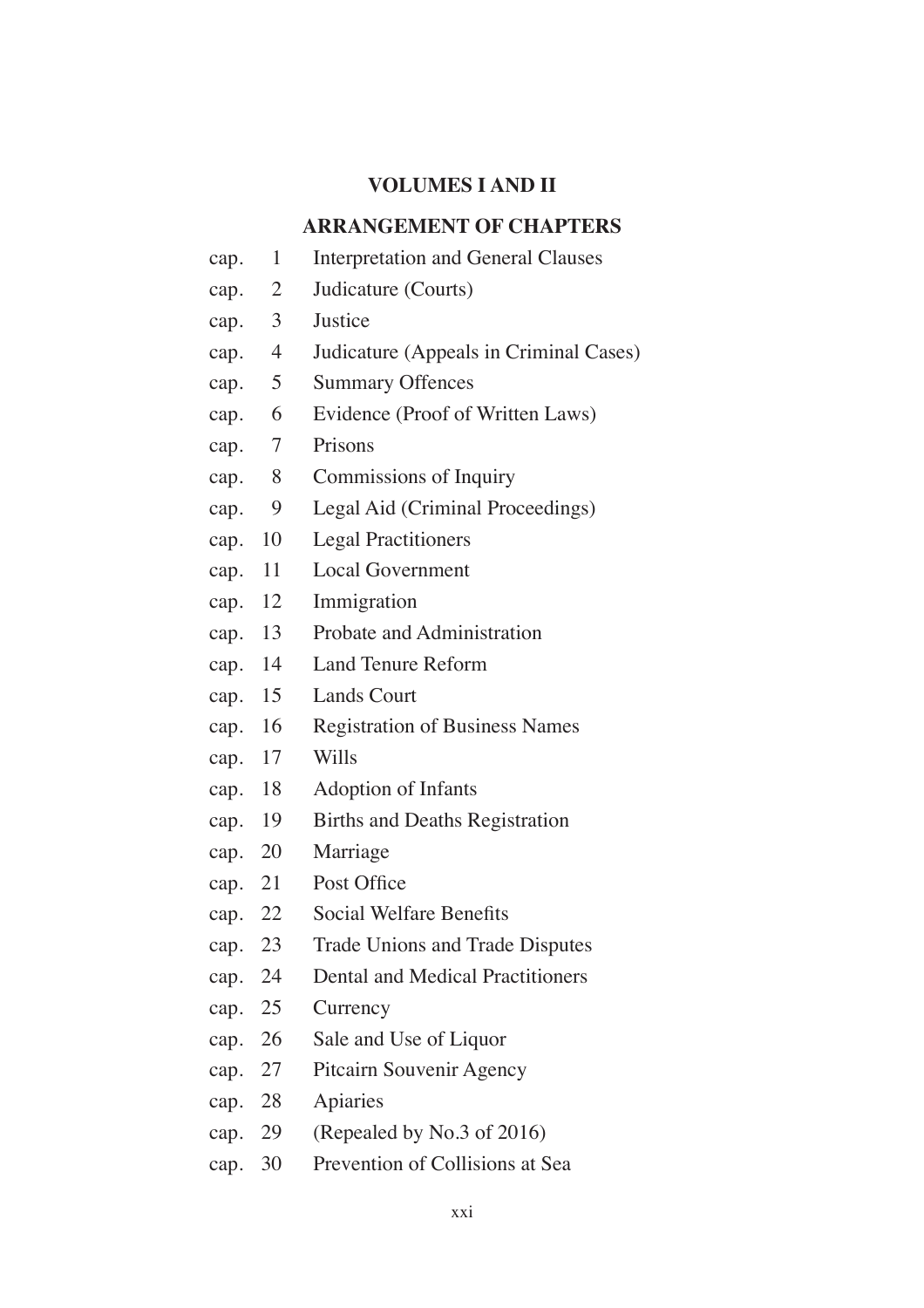- cap. 31 Evidence (Special Measures Directions)
- cap. 32 Annual Revision of Laws
- cap. 33 Public Defender in Criminal Proceedings
- cap. 34 Parole
- cap. 35 Sentencing
- cap. 36 Victims of Offences (No. 2)
- cap. 37 Bail
- cap. 38 Judicature Amendment
- cap. 39 (Repealed by No.2 of 2016)
- cap. 40 Firearms Offences (Prosecution and Punishment)
- cap. 41 Children
- cap. 42 Endangered Species Protection
- cap. 43 Right of Abode
- cap. 44 Sexual Offences (Notifcation and Prevention)
- cap. 45 Coroners
- cap. 46 Ombudsmen
- cap. 47 Freedom of Information
- cap. 48 Pitcairn Islands Marine Protected Area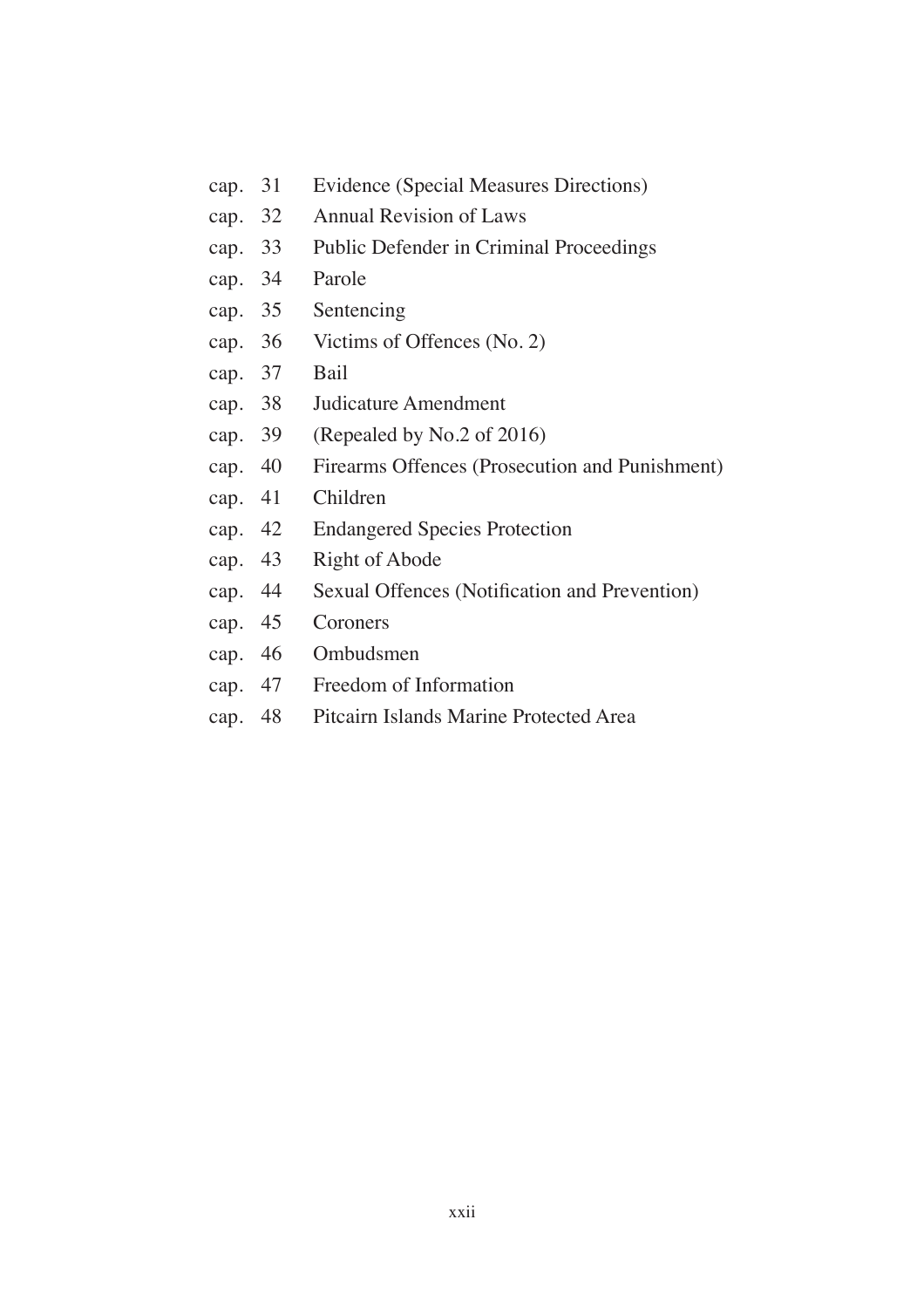# **VOLUMES I AND II**

## **ALPHABETICAL LIST OF ORDINANCES**

|                                                |      |                | Page |
|------------------------------------------------|------|----------------|------|
| <b>Adoption of Infants</b>                     | cap. | 18             | 293  |
| <b>Annual Revision of Laws</b>                 | cap. | 32             | 499  |
| Apiaries                                       | cap. | 28             | 411  |
| Bail                                           | cap. | 37             | 631  |
| <b>Births and Deaths Registration</b>          | cap. | 19             | 319  |
| Children                                       | cap. | 41             | 727  |
| Commissions of Inquiry                         | cap. | 8              | 171  |
| Coroners                                       | cap. | 45             | 797  |
| Currency                                       | cap. | 25             | 397  |
| <b>Dental and Medical Practitioners</b>        | cap. | 24             | 393  |
| <b>Endangered Species Protection</b>           | cap. | 42             | 753  |
| Evidence (Proof of Written Laws)               | cap. | -6             | 141  |
| <b>Evidence (Special Measures Directions)</b>  | cap. | 31             | 487  |
| Firearms Offences (Prosecution and Punishment) | cap. | 40             | 701  |
| Freedom of Information                         | cap. | 47             | 821  |
| Immigration                                    | cap. | 12             | 229  |
| <b>Interpretation and General Clauses</b>      | cap. | $\mathbf{1}$   | 3    |
| <b>Judicature Amendment</b>                    | cap. | 38             | 665  |
| Judicature (Appeals in Criminal Cases)         | cap. | 4              | 111  |
| Judicature (Courts)                            | cap. | $\overline{2}$ | 17   |
| Justice                                        | cap. | 3              | 33   |
| <b>Land Tenure Reform</b>                      | cap. | 14             | 247  |
| <b>Lands Court</b>                             | cap. | 15             | 261  |
| Legal Aid (Criminal Proceedings)               | cap. | 9              | 177  |
| <b>Legal Practitioners</b>                     | cap. | 10             | 193  |
| <b>Local Government</b>                        | cap. | 11             | 195  |
| Marriage                                       | cap. | 20             | 325  |
| Ombudsmen                                      | cap. | 46             | 809  |
| Parole                                         | cap. | 34             | 507  |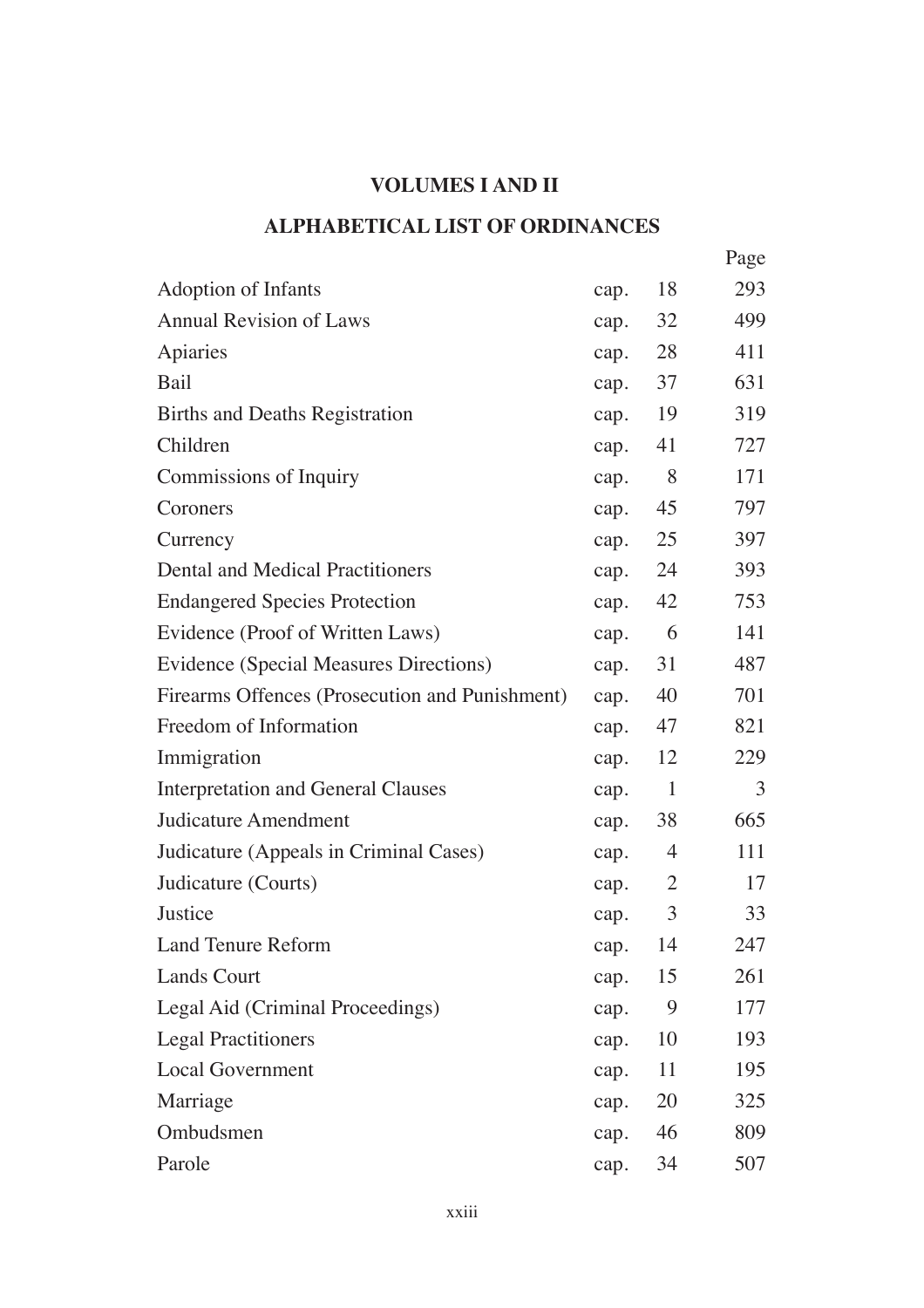| Pitcairn Islands Marine Protected Area         | cap. | 48 | 835 |
|------------------------------------------------|------|----|-----|
| Pitcairn Souvenir Agency                       | cap. | 27 | 405 |
| Post Office                                    | cap. | 21 | 339 |
| Prevention of Collisions at Sea                | cap. | 30 | 459 |
| Prisons                                        | cap. | 7  | 143 |
| Probate and Administration                     | cap. | 13 | 241 |
| <b>Public Defender in Criminal Proceedings</b> | cap. | 33 | 505 |
| <b>Registration of Business Names</b>          | cap. | 16 | 275 |
| Right of Abode                                 | cap. | 43 | 763 |
| Sale and Use of Liquor                         | cap. | 26 | 401 |
| Sentencing                                     | cap. | 35 | 551 |
| Sexual Offences (Notification and Prevention)  | cap. | 44 | 767 |
| Social Welfare Benefits                        | cap. | 22 | 379 |
| <b>Summary Offences</b>                        | cap. | 5  | 133 |
| <b>Trade Unions and Trade Disputes</b>         | cap. | 23 | 383 |
| Victims of Offences (No. 2)                    | cap. | 36 | 625 |
| Wills                                          | cap. | 17 | 285 |

### **VOLUMES I AND II**

### **LIST OF SUBSIDIARY LEGISLATION AND LEGISLATIVE INSTRUMENTS**

### **REGULATIONS**

| <b>Local Government Regulations</b>                | 208 |
|----------------------------------------------------|-----|
| Local Government (Firearms Control)<br>Regulations | 706 |
| Post Office Regulations                            | 349 |
| <b>Postal Order Regulations</b>                    | 376 |
| <b>Prisons Regulations</b>                         | 147 |
| Sentencing (Prescribed Forms) Regulations          | 623 |